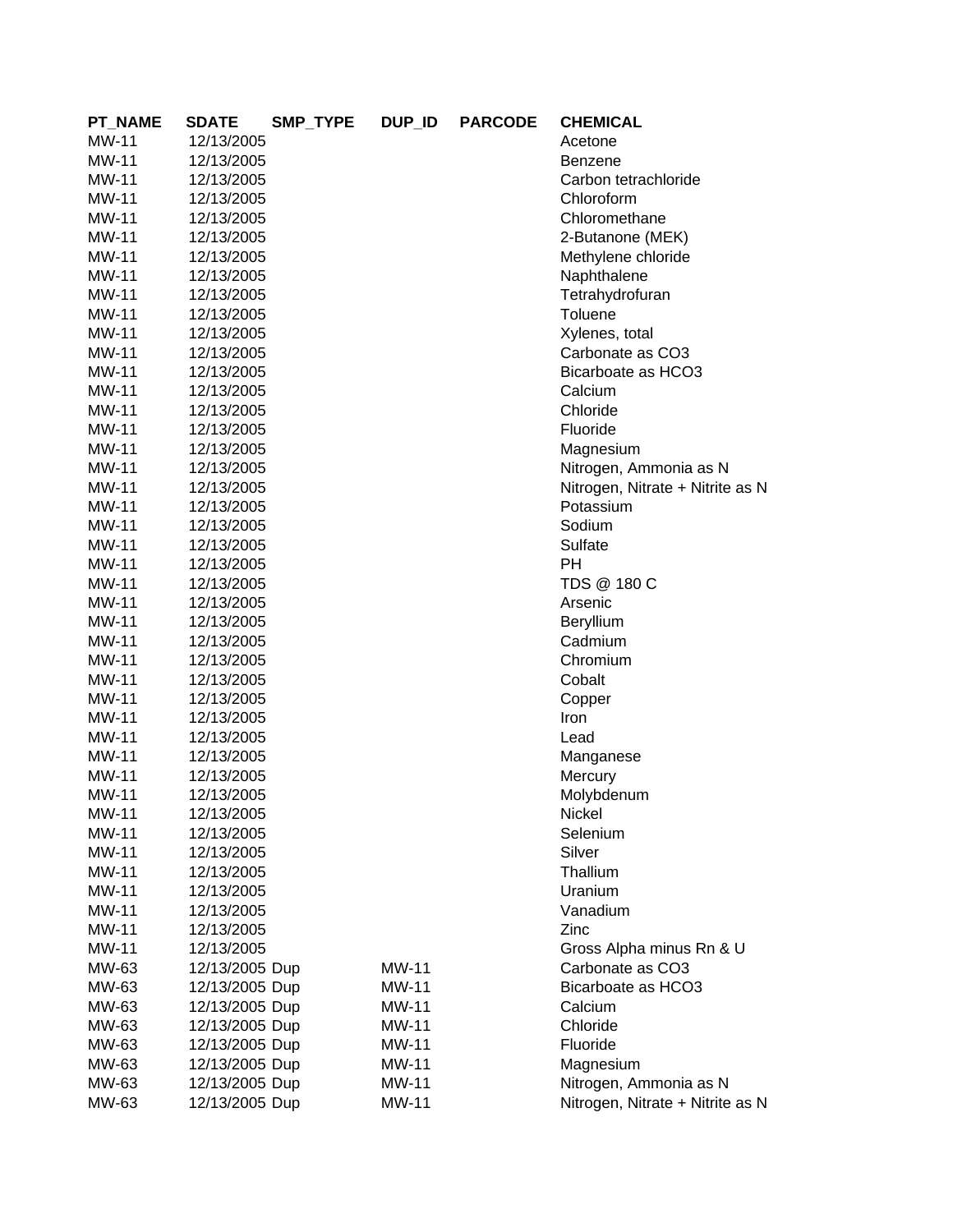| MW-63 | 12/13/2005 Dup | <b>MW-11</b> | Potassium                |
|-------|----------------|--------------|--------------------------|
| MW-63 | 12/13/2005 Dup | MW-11        | Sodium                   |
| MW-63 | 12/13/2005 Dup | MW-11        | Sulfate                  |
| MW-63 | 12/13/2005 Dup | MW-11        | PH.                      |
| MW-63 | 12/13/2005 Dup | MW-11        | TDS @ 180 C              |
| MW-63 | 12/13/2005 Dup | MW-11        | Arsenic                  |
| MW-63 | 12/13/2005 Dup | MW-11        | <b>Beryllium</b>         |
| MW-63 | 12/13/2005 Dup | <b>MW-11</b> | Cadmium                  |
| MW-63 | 12/13/2005 Dup | <b>MW-11</b> | Chromium                 |
| MW-63 | 12/13/2005 Dup | MW-11        | Cobalt                   |
| MW-63 | 12/13/2005 Dup | <b>MW-11</b> | Copper                   |
| MW-63 | 12/13/2005 Dup | <b>MW-11</b> | <b>Iron</b>              |
| MW-63 | 12/13/2005 Dup | <b>MW-11</b> | Lead                     |
| MW-63 | 12/13/2005 Dup | MW-11        | Manganese                |
| MW-63 | 12/13/2005 Dup | MW-11        | Mercury                  |
| MW-63 | 12/13/2005 Dup | MW-11        | Molybdenum               |
| MW-63 | 12/13/2005 Dup | MW-11        | Nickel                   |
| MW-63 | 12/13/2005 Dup | MW-11        | <b>Selenium</b>          |
| MW-63 | 12/13/2005 Dup | MW-11        | Silver                   |
| MW-63 | 12/13/2005 Dup | MW-11        | Thallium                 |
| MW-63 | 12/13/2005 Dup | MW-11        | Uranium                  |
| MW-63 | 12/13/2005 Dup | MW-11        | Vanadium                 |
| MW-63 | 12/13/2005 Dup | MW-11        | Zinc                     |
| MW-63 | 12/13/2005 Dup | MW-11        | Gross Alpha minus Rn & U |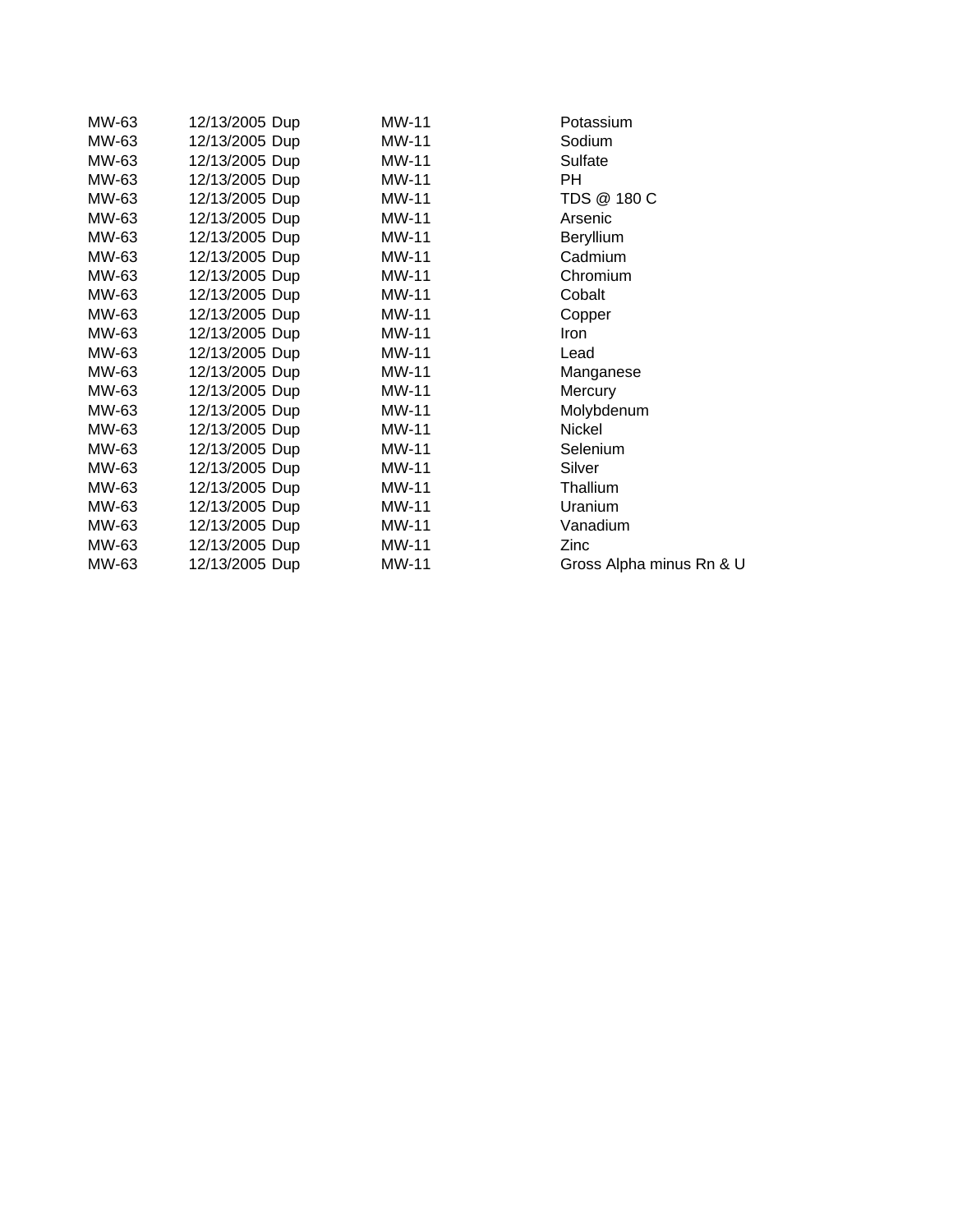| <b>ANLYGROUP</b> | <b>RESULT</b><br><b>QUAL</b> | RL PQL<br><b>DETLIM</b><br><b>GWCL</b> | <b>UNITS</b> |
|------------------|------------------------------|----------------------------------------|--------------|
| <b>VOC</b>       | 20 U                         | 20                                     | ug/L         |
| <b>VOC</b>       | 1 <sup>U</sup>               | 1                                      | ug/L         |
| <b>VOC</b>       | 1 <sub>U</sub>               | 1                                      | ug/L         |
| <b>VOC</b>       | 1 <sub>U</sub>               | 1                                      | ug/L         |
| <b>VOC</b>       | 1 <sup>U</sup>               | 1                                      | ug/L         |
| <b>VOC</b>       | 20 U                         | 20                                     | ug/L         |
| <b>VOC</b>       | 1 <sup>U</sup>               | 1                                      | ug/L         |
| <b>VOC</b>       | 1 <sup>U</sup>               | 1                                      | ug/L         |
| <b>VOC</b>       | 1 <sub>U</sub>               | 1                                      | ug/L         |
| <b>VOC</b>       | 1 <sub>U</sub>               | 1                                      | ug/L         |
| <b>VOC</b>       | 1 <sub>U</sub>               | 1                                      | ug/L         |
| <b>ANION</b>     | 1 <sub>U</sub>               | 1                                      | mg/L         |
| <b>ANION</b>     | 375                          | 1                                      | mg/L         |
| <b>METAL</b>     | 61.2                         | 0.5                                    | mg/L         |
| <b>ANION</b>     | 36                           | 1                                      | mg/L         |
| <b>ANION</b>     | 0.5                          | 0.1                                    | mg/L         |
| <b>METAL</b>     | 19.3                         | 0.5                                    | mg/L         |
| <b>ANION</b>     | 0.64                         | 0.1                                    | mg/L         |
| <b>ANION</b>     | 0.1 U                        | 0.1                                    | mg/L         |
| <b>METAL</b>     | 6.8                          | 0.5                                    | mg/L         |
| <b>METAL</b>     | 544 D                        | 0.5                                    | mg/L         |
| <b>ANION</b>     | 1070 D                       | 10                                     | mg/L         |
| PH               | 8.12                         | 0                                      | SU           |
| <b>SOLIDS</b>    | 1930                         | 10                                     | mg/L         |
| <b>METAL</b>     | 5U                           | 5                                      | ug/L         |
| <b>METAL</b>     | 0.5U                         | 0.5                                    | ug/L         |
| <b>METAL</b>     | 0.5U                         | 0.5                                    | ug/L         |
| <b>METAL</b>     | 25 U                         | 25                                     | ug/L         |
| <b>METAL</b>     | 10 U                         | 10                                     | ug/L         |
| <b>METAL</b>     | 10 U                         | 10                                     | ug/L         |
| <b>METAL</b>     | 30 U                         | 30                                     | ug/L         |
| <b>METAL</b>     | 1 <sup>U</sup>               | 1                                      | ug/L         |
| <b>METAL</b>     | 94                           | 10                                     | ug/L         |
| <b>METAL</b>     | 0.5U                         | 0.5                                    | ug/L         |
| <b>METAL</b>     | 10 U                         | 10                                     | ug/L         |
| METAL            | 20 U                         | 20                                     | ug/L         |
| <b>METAL</b>     | 5 U                          | 5                                      | ug/L         |
| <b>METAL</b>     | 10 U                         | 10                                     | ug/L         |
| <b>METAL</b>     | 0.5U                         | 0.5                                    | ug/L         |
| <b>METAL</b>     | 0.83                         | 0.3                                    | ug/L         |
| <b>METAL</b>     | 15 U                         | 15                                     | ug/L         |
| <b>METAL</b>     | 10 U                         | 10                                     | ug/L         |
| <b>RADIO</b>     | 1 U                          | 1                                      | pCi/L        |
| <b>ANION</b>     | 1 <sub>U</sub>               | 1                                      |              |
| <b>ANION</b>     | 375                          | 1                                      |              |
| <b>METAL</b>     | 64.6                         | 0.5                                    |              |
| <b>ANION</b>     | 31                           | 1                                      |              |
| <b>ANION</b>     | 0.5                          | 0.1                                    |              |
| <b>METAL</b>     | 20.7                         | 0.5                                    |              |
| <b>ANION</b>     | 0.61                         | 0.05                                   |              |
| <b>ANION</b>     | 0.1 U                        | 0.1                                    |              |